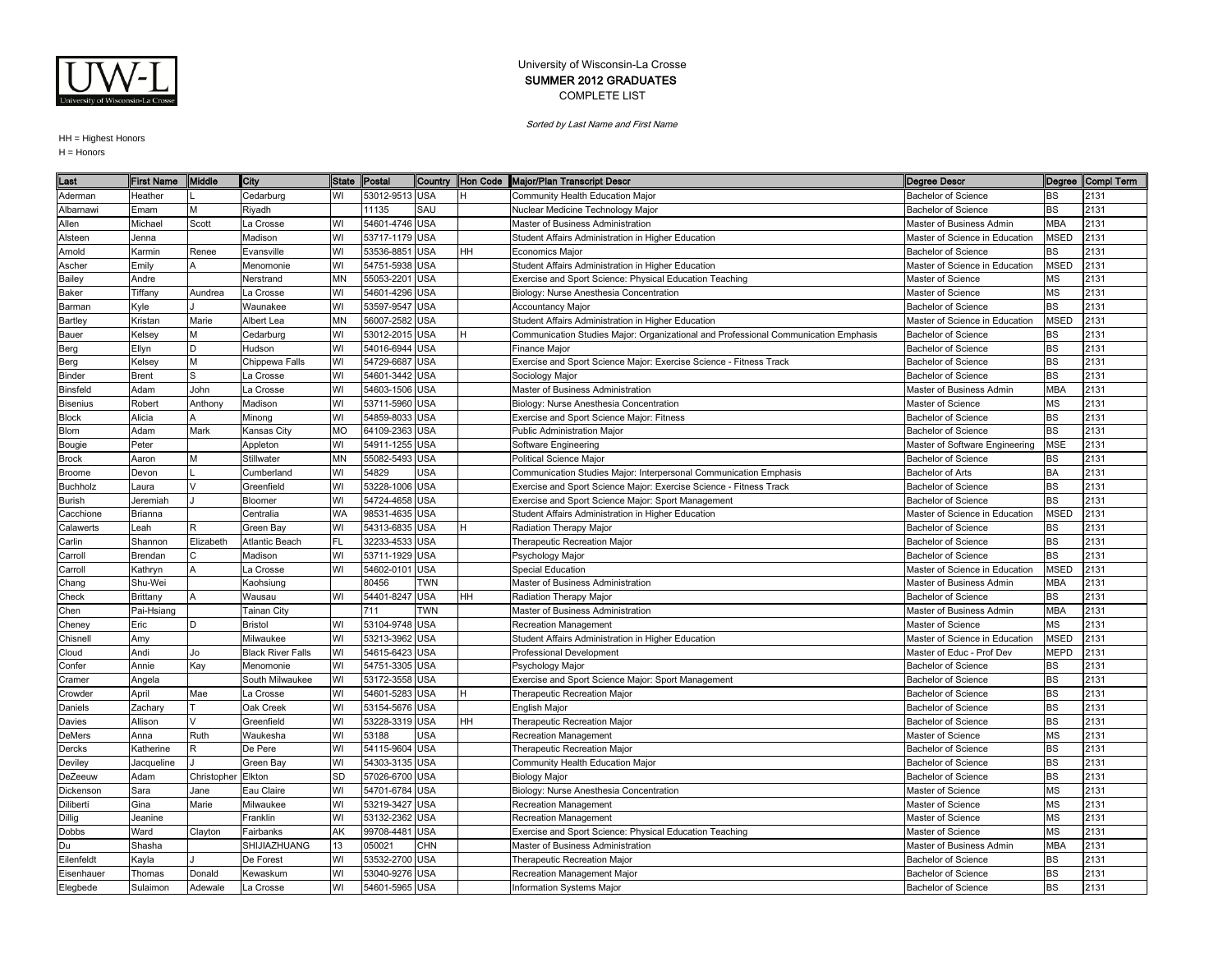

Sorted by Last Name and First Name

| Last                | <b>First Name</b>  | Middle    | City                       | State Postal |                   |                          |           | Country Hon Code Major/Plan Transcript Descr                                | <b>Degree Descr</b>                           |                  | Degree Compl Term |
|---------------------|--------------------|-----------|----------------------------|--------------|-------------------|--------------------------|-----------|-----------------------------------------------------------------------------|-----------------------------------------------|------------------|-------------------|
| <b>Ellis</b>        | Judith             | Ann       | Gansevoort                 | NY           | 12831-1727 USA    |                          |           | Exercise and Sport Science: Physical Education Teaching                     | Master of Science                             | МS               | 2131              |
| Elsberry            | lessica            | Dawn      | Warrenton                  | МO           | 63383-2241        | <b>USA</b>               | HН        | Accountancy Major                                                           | <b>Bachelor of Science</b>                    | BS               | 2131              |
| Evraets             | Alexandra          |           | North Fond du Lac          | WI           | 54937-1025        | <b>USA</b>               |           | <b>Therapeutic Recreation Major</b>                                         | <b>Bachelor of Science</b>                    | <b>BS</b>        | 2131              |
| Fanta               | Jay                |           | Viroqua                    | WI           | 54665-1551        | USA                      |           | Exercise and Sport Science Major: Sport Management                          | <b>Bachelor of Science</b>                    | <b>BS</b>        | 2131              |
| Femal               | Holly              | M         | Shiocton                   | WI           | 54170-8820        | <b>USA</b>               |           | Recreation Management                                                       | Master of Science                             | MS               | 2131              |
| Finkler             | Christopher        | Paul      | Sun Prairie                | W١           | 53590-2948        | <b>USA</b>               |           | Exercise and Sport Science: Sport Administration                            | Master of Science                             | MS               | 2131              |
| Flood               | Ryan               | Patrick   | Freedom                    | WI           | 54913-8967        | <b>USA</b>               |           | Exercise and Sport Science Major: Exercise Science - Fitness Track          | <b>Bachelor of Science</b>                    | <b>BS</b>        | 2131              |
| Frawley             | Brianne            | Lynn      | Northfield                 | MΝ           | 55057-3904        | <b>USA</b>               |           | <b>Special Education</b>                                                    | Master of Science in Education                | <b>MSED</b>      | 2131              |
| Fromm               | Melissa            | Debra     | Albion                     | NY           | 14411-9605        | <b>USA</b>               |           | Exercise and Sport Science: Physical Education Teaching                     | Master of Science                             | МS               | 2131              |
| Gerlach             | Angela             |           | New Brighton               | MΝ           | 55112-3341        | USA                      |           | Community Health Education Major                                            | <b>Bachelor of Science</b>                    | <b>BS</b>        | 2131              |
| Giese               | Eric               | М         | Theresa                    | WI           | 53091-0206        | <b>USA</b>               |           | Recreation Management Major                                                 | <b>Bachelor of Science</b>                    | <b>BS</b>        | 2131              |
| Gilbertson          | Tyler              |           | <b>Black River Falls</b>   | WI           | 54615-5859        | <b>USA</b>               |           | Community Health Education Major                                            | <b>Bachelor of Science</b>                    | <b>BS</b>        | 2131              |
| Gion                | Alex               |           | Gilbert                    | AZ           | 85234-4672        | <b>USA</b>               |           | Recreation Management                                                       | Master of Science                             | MS               | 2131              |
| Glodowski           | Alison             | М         | <b>Stevens Point</b>       | WI           | 54482-9404        | <b>USA</b>               | H         | Community Health Education Major                                            | Bachelor of Science                           | <b>BS</b>        | 2131              |
| Gohl                | Mallory            |           | Wausau                     | W١           | 54403-2292        | <b>USA</b>               | <b>HH</b> | Recreation Management Major                                                 | <b>Bachelor of Science</b>                    | <b>BS</b>        | 2131              |
| Golden              | Lisa               |           | Milwaukee                  | WI           | 53204-4306 USA    |                          |           | Biology: Nurse Anesthesia Concentration                                     | Master of Science                             | ΜS               | 2131              |
| Goodwin             | Gerald             |           | Madison                    | WI           | 53704-5618 USA    |                          |           | Public Administration Major                                                 | Bachelor of Science                           | <b>BS</b>        | 2131              |
| Gorenc              | Kelleen            | Rose      | De Pere                    | W١           | 54115-1036        | USA                      |           | Recreation Management                                                       | Master of Science                             | MS               | 2131              |
| Grey                | Kory               |           | Saint James                | MΝ           | 56081-4484        | USA                      |           | Management Major                                                            | <b>Bachelor of Science</b>                    | <b>BS</b>        | 2131              |
| Grilley             | Kelli              | Ann       | Tomah                      | W١           | 54660-4341        | <b>USA</b>               | H         | Community Health Education Major                                            | <b>Bachelor of Science</b>                    | <b>BS</b>        | 2131              |
| Gunnerson           | Brianna            | М         | Eagan                      | MΝ           | 55122-2388        | USA                      | H         | Radiation Therapy Major                                                     | <b>Bachelor of Science</b>                    | <b>BS</b>        | 2131              |
| Harazin             | Zachary            |           | <b>Burnsville</b>          | MΝ           | 55337-7122        | <b>USA</b>               |           | Marketing Major                                                             | <b>Bachelor of Science</b>                    | <b>BS</b>        | 2131              |
| Harelson            | Seth               | S         | Sparta                     | WI           | 54656-6519        | <b>USA</b>               |           | Exercise and Sport Science Major: Exercise Science - Pre-professional Track | <b>Bachelor of Science</b>                    | <b>BS</b>        | 2131              |
| Harrison            | Samantha           | Marie     | La Crosse                  | WI           | 54601-6219        | <b>USA</b>               |           | Master of Business Administration                                           | Master of Business Admin                      | <b>MBA</b>       | 2131              |
| Harrop              | Ashley             | Jo        | Middleton                  | W١           | 53562-3806        | <b>USA</b>               |           | Exercise and Sport Science Major: Sport Management                          | <b>Bachelor of Science</b>                    | ВS               | 2131              |
| Hart                | Shawn              | Raymon    | New Braunfels              | TΧ.          | 78130-3476        | <b>USA</b>               |           | Therapeutic Recreation Major                                                | <b>Bachelor of Science</b>                    | <b>BS</b>        | 2131              |
| Higgins             | Nicholas           |           | St Charles                 |              | 60175-5636        | USA                      |           | Exercise and Sport Science Major: Exercise Science - Fitness Track          | <b>Bachelor of Science</b>                    | <b>BS</b>        | 2131              |
| Hoch                | Stephanie          |           | Slinger                    | WI           | 53086-9362        | USA                      |           | Psychology Major                                                            | <b>Bachelor of Science</b>                    | <b>BS</b>        | 2131              |
| Holbach             | Matthew            | Joseph    | Holmen                     | WI           | 54636-9297        | <b>USA</b>               | HH        | Exercise and Sport Science Major: Sport Management                          | <b>Bachelor of Science</b>                    | <b>BS</b>        | 2131              |
| Hou                 | Yi-Wen             | Vicky     | Kaohsiung City             |              | 807               | <b>TWN</b>               |           | Master of Business Administration                                           | Master of Business Admin                      | <b>MBA</b>       | 2131              |
| Houghton            | Amy                |           | Grayslake                  |              | 60030-3494        | <b>USA</b>               | н         | Radiation Therapy Major                                                     | <b>Bachelor of Science</b>                    | <b>BS</b>        | 2131              |
| Howerton            | RoseAnna           | Joy       | La Crosse                  | WI           | 54601-3838 USA    |                          | н         | Public Administration Major                                                 | <b>Bachelor of Science</b>                    | <b>BS</b>        | 2131              |
| Hsieh               | Meng-Hsin<br>Sarah | June      | Kaohsiung City             | WI           | 830<br>53522-9754 | <b>TWN</b><br><b>USA</b> |           | Master of Business Administration                                           | Master of Business Admin<br>Master of Science | <b>MBA</b><br>MS | 2131<br>2131      |
| Hudson              |                    | Katherine | Browntown<br>Iron Mountain | МI           | 49801-2222        | <b>USA</b>               |           | Exercise and Sport Science: Human Performance                               | <b>Bachelor of Science</b>                    | <b>BS</b>        | 2131              |
| Hunsader<br>Huntley | Amy<br>Ashley      |           | Green Bay                  | WI           | 54313-5304        | <b>USA</b>               | H         | Radiation Therapy Major<br>Nuclear Medicine Technology Major                | <b>Bachelor of Science</b>                    | <b>BS</b>        | 2131              |
| Hyland              | Emily              |           | Austin                     | MΝ           | 55912-1273        | <b>USA</b>               | н         | Radiation Therapy Major                                                     | <b>Bachelor of Science</b>                    | <b>BS</b>        | 2131              |
| Irby                | Cynthia            | Garnett   | Lexington                  | VA           | 24450-6059        | <b>USA</b>               |           | Student Affairs Administration in Higher Education                          | Master of Science in Education                | <b>MSED</b>      | 2131              |
| Johns               | Jennifer           | Lea       | Milton                     | W١           | 53563-9475        | <b>USA</b>               |           | Student Affairs Administration in Higher Education                          | Master of Science in Education                | <b>MSED</b>      | 2131              |
| Jorgenson           | Thomas             | John      | Rochester                  | MΝ           | 55901-5859 USA    |                          |           | Recreation Management Major                                                 | <b>Bachelor of Science</b>                    | BS               | 2131              |
| Kaczkowski          | Kevin              |           | Franklin                   | W١           | 53132-7909 USA    |                          |           | Nuclear Medicine Technology Major                                           | <b>Bachelor of Science</b>                    | ВS               | 2131              |
| Kanary              | Kelly              | Jeanne    | La Crosse                  | W١           | 54601-4728        | <b>USA</b>               |           | Biology: Nurse Anesthesia Concentration                                     | Master of Science                             | MS               | 2131              |
| Kanzenbach          | Nora               | Jean      | Green Bay                  | W١           | 54301-3602        | USA                      |           | Student Affairs Administration in Higher Education                          | Master of Science in Education                | <b>MSED</b>      | 2131              |
| Keenan              | Jeffrey            | James     | Menomonie                  | WI           | 54751-5938        | <b>USA</b>               |           | Student Affairs Administration in Higher Education                          | Master of Science in Education                | <b>MSED</b>      | 2131              |
| Kielty              | Tamra              | Seifert   | Young America              | MΝ           | 55397-9483        | <b>USA</b>               |           | Exercise and Sport Science: Physical Education Teaching                     | Master of Science                             | МS               | 2131              |
| Klawonn             | Kelly              |           | Plymouth                   | WI           | 53073-2628        | <b>USA</b>               | н         | <b>Therapeutic Recreation Major</b>                                         | <b>Bachelor of Science</b>                    | <b>BS</b>        | 2131              |
| Klein               | Kendra             |           | White Bear Lake            | MN           | 55110-7617        | <b>USA</b>               | H         | Nuclear Medicine Technology Major                                           | <b>Bachelor of Science</b>                    | <b>BS</b>        | 2131              |
| Kleiva              | Kate               | А         | Palatine                   |              | 60074-3771        | <b>USA</b>               | H         | Exercise and Sport Science Major: Sport Management                          | <b>Bachelor of Science</b>                    | <b>BS</b>        | 2131              |
| Klonowski           | Jamie              |           | a Crosse                   | WI           | 54601-5112 USA    |                          |           | Health Education: Community Health Education                                | Master of Science                             | MS               | 2131              |
| Kluz                | Allison            | Ann       | Kronenwetter               | W١           | 54455-9270 USA    |                          |           | Nuclear Medicine Technology Major                                           | <b>Bachelor of Science</b>                    | <b>BS</b>        | 2131              |
| Knuesel             | Joel               |           | Oregon                     | WI           | 53575-3253        | <b>USA</b>               |           | Exercise and Sport Science Major: Fitness                                   | <b>Bachelor of Science</b>                    | <b>BS</b>        | 2131              |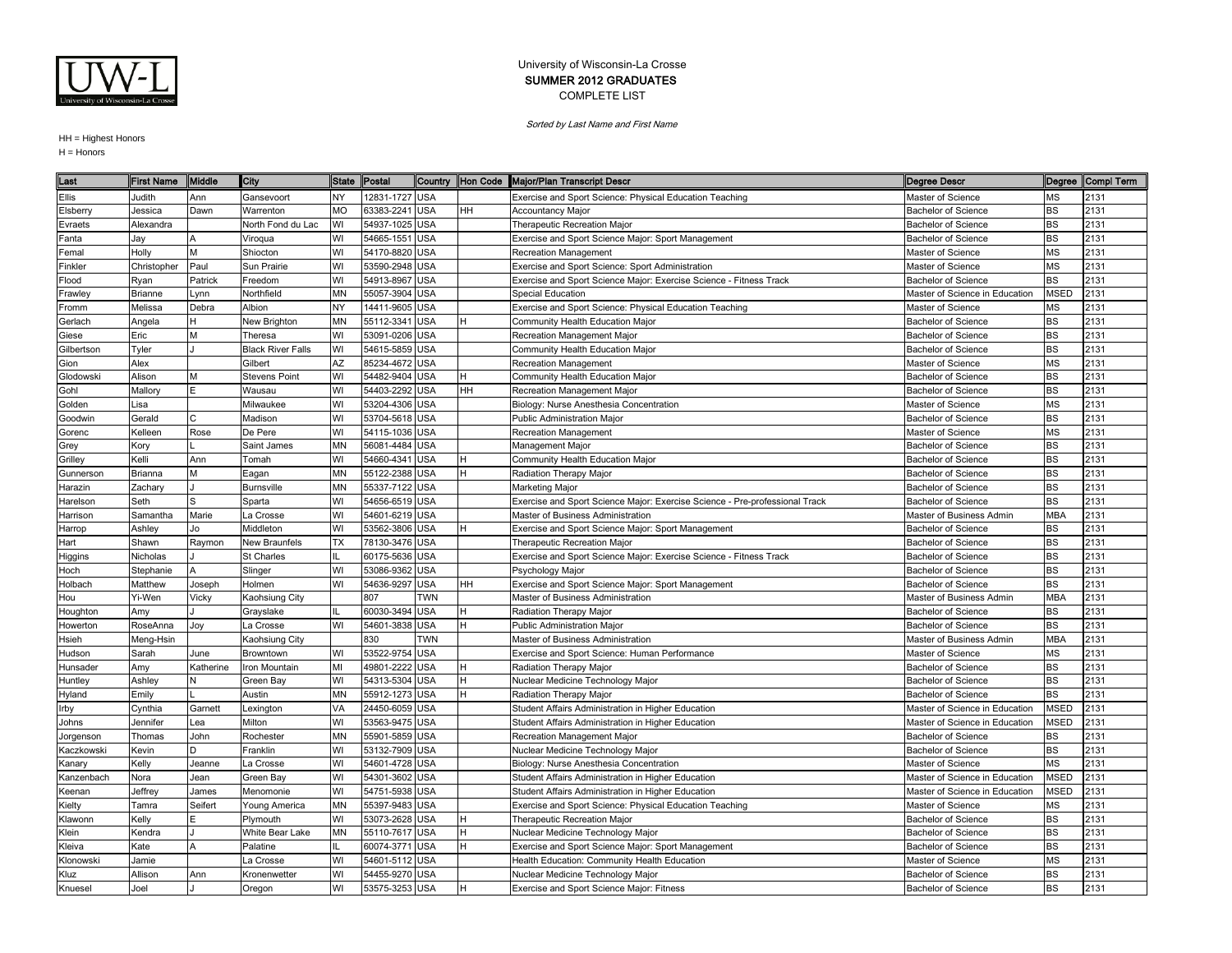

Sorted by Last Name and First Name

| Last         | <b>First Name</b> | Middle   | City                    | State Postal |                |            |           | Country  Hon Code  Major/Plan Transcript Descr                                      | <b>Degree Descr</b>            |             | Degree Compl Term |
|--------------|-------------------|----------|-------------------------|--------------|----------------|------------|-----------|-------------------------------------------------------------------------------------|--------------------------------|-------------|-------------------|
| Koba         | Zachary           |          | Kenosha                 | WI           | 53144-1504 USA |            |           | Exercise and Sport Science Major: Exercise Science - Fitness Track                  | Bachelor of Science            | BS          | 2131              |
| Kolbe        | Brian             |          | Chilton                 | WI           | 53014-9304     | <b>USA</b> |           | Nuclear Medicine Technology Major                                                   | <b>Bachelor of Science</b>     | BS          | 2131              |
| Korth        | Jessica           |          | Oneida                  | WI           | 54155-9290     | <b>USA</b> |           | Exercise and Sport Science: Physical Education Teaching                             | Master of Science              | <b>MS</b>   | 2131              |
| Kotnour      | Joseph            | W        | La Crosse               | WI           | 54601-8383     | <b>USA</b> |           | Biology Major: Biomedical Science Concentration                                     | <b>Bachelor of Science</b>     | <b>BS</b>   | 2131              |
| Krause       | Adam              | Jonathan | Rochester               | <b>MN</b>    | 55906-6913     | <b>USA</b> |           | Biology: Nurse Anesthesia Concentration                                             | Master of Science              | <b>MS</b>   | 2131              |
| Kreul        | Kyle              |          | Boscobel                | WI           | 53805-1433     | <b>USA</b> | H         | Exercise and Sport Science Major: Exercise Science - Pre-professional Track         | <b>Bachelor of Science</b>     | <b>BS</b>   | 2131              |
| Kucharas     | Peter             | James    | Wind Lake               | WI           | 53185-1477     | <b>USA</b> |           | Biology: Nurse Anesthesia Concentration                                             | Master of Science              | <b>MS</b>   | 2131              |
| ≺uster       | Brooke            | M        | Hayfield                | MN           | 55940-8560     | <b>USA</b> | HH        | Community Health Education Major                                                    | <b>Bachelor of Science</b>     | <b>BS</b>   | 2131              |
| _ai          | Hsiao             | Chin     | <b>Taitung City</b>     |              | 950            | <b>TWN</b> |           | Master of Business Administration                                                   | Master of Business Admin       | <b>MBA</b>  | 2131              |
| _ange        | Kelly             | M        | New Brighton            | <b>MN</b>    | 55112-7126     | <b>USA</b> |           | Community Health Education Major                                                    | <b>Bachelor of Science</b>     | BS          | 2131              |
| .anko        | Frank             | Anthony  | Grayslake               |              | 60030-3369     | <b>USA</b> |           | Student Affairs Administration in Higher Education                                  | Master of Science in Education | <b>MSED</b> | 2131              |
| Larsen       | Kirsten           | Ann      | Vadnais Heights         | <b>MN</b>    | 55127-3540     | <b>USA</b> |           | Professional Development                                                            | Master of Educ - Prof Dev      | <b>MEPD</b> | 2131              |
| arson        | Timothy           |          | Westby                  | WI           | 54667-8333     | <b>USA</b> |           | Recreation Management Major                                                         | Bachelor of Science            | BS          | 2131              |
| Lavalley     | Rachel            |          | Eau Claire              | WI           | 54701-7407     | <b>USA</b> |           | Exercise and Sport Science Major: Exercise Science - Fitness Track                  | <b>Bachelor of Science</b>     | BS          | 2131              |
| _awinger     | Ashley            | Marie    | Oakdale                 | <b>MN</b>    | 55128-3340 USA |            |           | Therapeutic Recreation                                                              | Master of Science              | <b>MS</b>   | 2131              |
| _efebvre     | Erika             | R        | Green Bay               | WI           | 54301-1094 USA |            | <b>HH</b> | Radiation Therapy Major                                                             | Bachelor of Science            | BS          | 2131              |
| _ehrer       | Ashley            | Kaitlin  | Franklin                | WI           | 53132-8576 USA |            | HH        | <b>Therapeutic Recreation Major</b>                                                 | <b>Bachelor of Science</b>     | BS          | 2131              |
| eitheiser    | Stephen           | R        | West Bend               | WI           | 53095-4553     | <b>USA</b> |           | Exercise and Sport Science Major: Sport Management                                  | Bachelor of Science            | BS          | 2131              |
| _emminger    | Rebecca           | Leigh    | West Bend               | WI           | 53095-8707     | <b>USA</b> |           | Exercise and Sport Science Major: Sport Management                                  | <b>Bachelor of Science</b>     | <b>BS</b>   | 2131              |
| _ewis        | Nickolas          | Ċ        | Green Bay               | WI           | 54304-4416     | <b>USA</b> | H         | Radiation Therapy Major                                                             | <b>Bachelor of Science</b>     | <b>BS</b>   | 2131              |
| Li           | Yue               |          | Yinchuan                | 64           | 750001         | CHN        |           | Master of Business Administration                                                   | Master of Business Admin       | <b>MBA</b>  | 2131              |
| Liermann     | Blake             | Lawrence | Plymouth                | WI           | 53073-4734     | <b>USA</b> |           | Management Major                                                                    | <b>Bachelor of Science</b>     | <b>BS</b>   | 2131              |
| Lind         | Grace             | М        | Berlin                  | WI           | 54923-1003     | <b>USA</b> |           | Community Health Education Major                                                    | <b>Bachelor of Science</b>     | <b>BS</b>   | 2131              |
| Linnerud     | Shelby            |          | Stoughton               | WI           | 53589-3064 USA |            |           | Psychology Major                                                                    | <b>Bachelor of Science</b>     | <b>BS</b>   | 2131              |
| Liu          | Yang              |          | Shenzhen                | 44           | 518000         | CHN        |           | Master of Business Administration                                                   | Master of Business Admin       | <b>MBA</b>  | 2131              |
| Lonning      | Connor            |          | Decorah                 | IA           | 52101-2514     | <b>USA</b> |           | Exercise and Sport Science Major: Physical Education                                | <b>Bachelor of Science</b>     | BS          | 2131              |
| _or          | Phanat            |          | Onalaska                | WI           | 54650-3340     | <b>USA</b> |           | Professional Development                                                            | Master of Educ - Prof Dev      | <b>MEPD</b> | 2131              |
| Lorrig       | Spencer           | R        | Madison                 | WI           | 53719-1904     | <b>USA</b> |           | Recreation Management Major                                                         | <b>Bachelor of Science</b>     | <b>BS</b>   | 2131              |
| _uedke       | Alecia            | R        | Weyauwega               | WI           | 54983-9349     | <b>USA</b> | H         | Community Health Education Major                                                    | <b>Bachelor of Science</b>     | <b>BS</b>   | 2131              |
| MacDonald    | David             | James    | Glen Ellyn              |              | 60137-4617     | <b>USA</b> |           | <b>Recreation Management</b>                                                        | Master of Science              | <b>MS</b>   | 2131              |
| Mandel       | Daina             | м        | Barron                  | WI           | 54812-9056 USA |            |           | Radiation Therapy Major                                                             | <b>Bachelor of Science</b>     | <b>BS</b>   | 2131              |
| Manix        | Alan              | D        | La Crosse               | WI           | 54603-1065 USA |            |           | Management Major                                                                    | <b>Bachelor of Science</b>     | <b>BS</b>   | 2131              |
| Markert      | Brian             |          | Greendale               | WI           | 53129-2817 USA |            |           | Radiation Therapy Major                                                             | <b>Bachelor of Science</b>     | <b>BS</b>   | 2131              |
| Marten       | Travis            | Lee      | Dodgeville              | WI           | 53533-1653     | <b>USA</b> |           | Exercise and Sport Science Major: Sport Management                                  | <b>Bachelor of Science</b>     | <b>BS</b>   | 2131              |
| Martin       | Theresa           | Marie    | Keshena                 | WI           | 54135-9534     | <b>USA</b> |           | Student Affairs Administration in Higher Education                                  | Master of Science in Education | <b>MSED</b> | 2131              |
| Maslowski    | Justin            |          | Ottawa                  |              | 61350-3134     | <b>USA</b> |           | Biology: Nurse Anesthesia Concentration                                             | Master of Science              | <b>MS</b>   | 2131              |
| Matson       | Alyssa            | R        | Champlin                | <b>MN</b>    | 55316-2600     | <b>USA</b> |           | <b>International Business Major</b>                                                 | <b>Bachelor of Science</b>     | <b>BS</b>   | 2131              |
| Matuseski    | Matthew           | David    | Inver Grove Heights     | <b>MN</b>    | 55077-5425     | <b>USA</b> |           | Theatre Arts Major: Music Theatre Emphasis                                          | Bachelor of Arts               | BA          | 2131              |
| Maurer       | Matthew           | Martin   | <b>Boulder Junction</b> | WI           | 54512-0327     | <b>USA</b> |           | Exercise and Sport Science: Physical Education Teaching                             | Master of Science              | <b>MS</b>   | 2131              |
| McCullick    | Clint             | Douglas  | Boscobel                | WI           | 53805-1241 USA |            |           | Exercise and Sport Science Major: Sport Management                                  | <b>Bachelor of Science</b>     | <b>BS</b>   | 2131              |
| Melby        | Nathan            | Eric     | Onalaska                | WI           | 54650-2140 USA |            |           | Management Major                                                                    | <b>Bachelor of Science</b>     | <b>BS</b>   | 2131              |
| Melby        | Patrick           | A        | Phillips                | WI           | 54555-1213     | <b>USA</b> |           | Nuclear Medicine Technology Major                                                   | <b>Bachelor of Science</b>     | <b>BS</b>   | 2131              |
| Miller       | Elizabeth         |          | La Crosse               | WI           | 54601-8251     | USA        |           | English Major: Rhetoric and Writing Emphasis                                        | <b>Bachelor of Arts</b>        | BA          | 2131              |
| Minja        | Philip            | H        | Stockholm               |              | 12845          | SWE        |           | Communication Studies Major: Organizational and Professional Communication Emphasis | Bachelor of Arts               | BA          | 2131              |
| Moeschl      | Sarah             |          | Maple Grove             | <b>MN</b>    | 55311-1568     | <b>USA</b> |           | Master of Business Administration                                                   | Master of Business Admin       | <b>MBA</b>  | 2131              |
| Moilien      | John              | Severin  | Westby                  | WI           | 54667-8179     | <b>USA</b> |           | Psychology Major                                                                    | <b>Bachelor of Science</b>     | <b>BS</b>   | 2131              |
| Morrison     | Gabriel           | Andrew   | Sun Prairie             | WI           | 53590-7066 USA |            |           | Biology: Nurse Anesthesia Concentration                                             | Master of Science              | <b>MS</b>   | 2131              |
| Motiff       | Matt              | Patrick  | Waunakee                | WI           | 53597-3123 USA |            |           | Exercise and Sport Science Major: Sport Management                                  | <b>Bachelor of Science</b>     | <b>BS</b>   | 2131              |
| Muehlenbruch | Megan             | М        | <b>Cross Plains</b>     | WI           | 53528-9217     | <b>USA</b> |           | Community Health Education Major                                                    | <b>Bachelor of Science</b>     | BS          | 2131              |
| Myers        | Kylie             |          | Arkansaw                | WI           | 54721-9307     | <b>USA</b> |           | Radiation Therapy Major                                                             | <b>Bachelor of Science</b>     | <b>BS</b>   | 2131              |
| Natarai      | Akshatha          |          | Tukur                   | KA           | 572101         | <b>IND</b> |           | Software Engineering                                                                | Master of Software Engineering | <b>MSE</b>  | 2131              |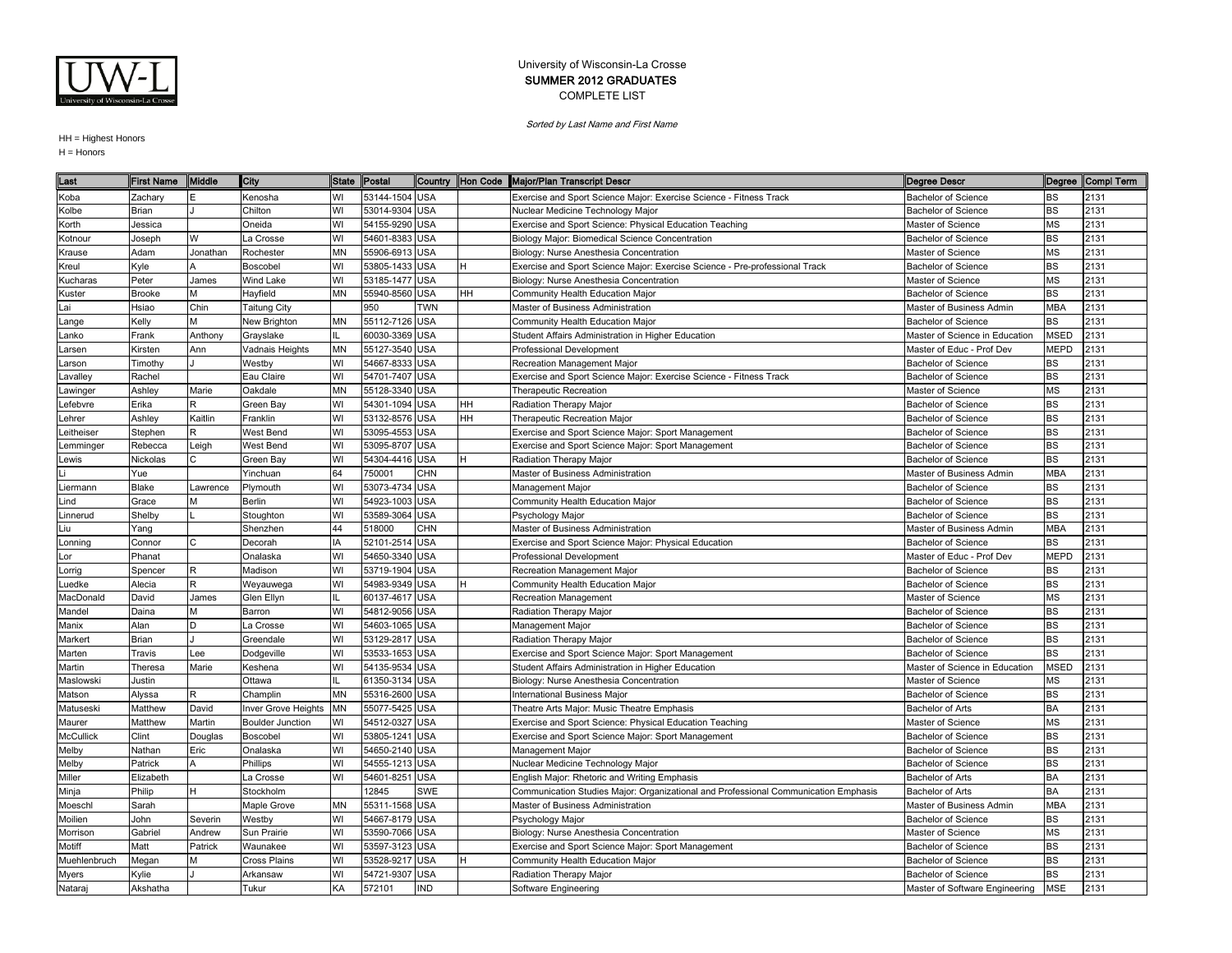

Sorted by Last Name and First Name

| Last        | <b>First Name</b> | Middle       | City                   |           | State Postal   |             |           | Country Hon Code Major/Plan Transcript Descr                                | <b>Degree Descr</b>            |             | Degree Compl Term |
|-------------|-------------------|--------------|------------------------|-----------|----------------|-------------|-----------|-----------------------------------------------------------------------------|--------------------------------|-------------|-------------------|
| Naughton    | Sean              |              | Neillsville            | WI        | 54456-6500 USA |             | H         | Biology Major: Biomedical Science Concentration                             | <b>Bachelor of Science</b>     | <b>BS</b>   | 2131              |
| Nell        | Ryan              | James        | La Crosse              | WI        | 54601-0819 USA |             |           | Communication Studies Major: Interpersonal Communication Emphasis           | <b>Bachelor of Science</b>     | <b>BS</b>   | 2131              |
| Nesvacil    | Keegan            | D            | Atlanta                | GA        | 30342-4154 USA |             |           | Management Major                                                            | <b>Bachelor of Science</b>     | <b>BS</b>   | 2131              |
| Newren      | Christa           | $\mathsf{R}$ | Chicago                | IL        | 60629-5025     | <b>USA</b>  |           | Exercise and Sport Science Major: Fitness                                   | <b>Bachelor of Science</b>     | <b>BS</b>   | 2131              |
| Noble       | Jason             |              | <b>Richland Center</b> | WI        | 53581-8643 USA |             |           | Exercise and Sport Science Major: Exercise Science - Fitness Track          | <b>Bachelor of Science</b>     | <b>BS</b>   | 2131              |
| Nogrady     | Douglas           | $\circ$      | Milwaukee              | WI        | 53209-3662     | <b>USA</b>  |           | Theatre Arts Major: Performance Emphasis                                    | <b>Bachelor of Science</b>     | <b>BS</b>   | 2131              |
| Novak       | Mackenzie         |              | Tomah                  | WI        | 54660-4246 USA |             |           | Nuclear Medicine Technology Major                                           | <b>Bachelor of Science</b>     | <b>BS</b>   | 2131              |
| Nowak       | Christine         | Renee        | Holmen                 | WI        | 54636-9477     | <b>USA</b>  |           | Sociology Major                                                             | <b>Bachelor of Science</b>     | BS          | 2131              |
| Olson       | Kristen           |              | Houston                | <b>MN</b> | 55943-7106 USA |             |           | Public Administration Major                                                 | Bachelor of Science            | BS          | 2131              |
| Parker      | Amber             | Leigh        | Wakefield              | MI        | 49968-1056 USA |             |           | Nuclear Medicine Technology Major                                           | <b>Bachelor of Science</b>     | <b>BS</b>   | 2131              |
| Parks       | Tyler             | D            | Wausau                 | WI        | 54401-7171     | <b>USA</b>  |           | Recreation Management Major                                                 | <b>Bachelor of Science</b>     | <b>BS</b>   | 2131              |
| Patel       | Ruttu             |              | Caledonia              | <b>MN</b> | 55921-4507     | <b>USA</b>  |           | Microbiology Major: Biomedical Concentration                                | Bachelor of Science            | <b>BS</b>   | 2131              |
| Peitz       | Andy              |              | Dover                  | <b>MN</b> | 55929-1412     | <b>USA</b>  |           | Microbiology Major: Biomedical Concentration                                | <b>Bachelor of Science</b>     | <b>BS</b>   | 2131              |
| Peng        | Zhihuan           |              | Beijing                | 11        | 100089         | CHN         |           | Marketing Major                                                             | <b>Bachelor of Science</b>     | BS          | 2131              |
| Petrich     | Mara              | Kaye         | White Bear Lake        | <b>MN</b> | 55110-2290 USA |             |           | Management Major                                                            | <b>Bachelor of Science</b>     | <b>BS</b>   | 2131              |
| Phillips    | Kristine          | М            | Green Bay              | WI        | 54311-9540 USA |             |           | Radiation Therapy Major                                                     | <b>Bachelor of Science</b>     | <b>BS</b>   | 2131              |
| Pielhop     | Jennifer          | Ann          | Eau Claire             | WI        | 54701-8440 USA |             |           | Therapeutic Recreation Major                                                | <b>Bachelor of Science</b>     | <b>BS</b>   | 2131              |
| Pinch       | Kimberly          | Jo           | Madison                | WI        | 53719-3436 USA |             |           | Community Health Education: Public Health                                   | Master of Public Health        | <b>MPH</b>  | 2131              |
| Pinney      | Jordan            | Robert       | Nekoosa                | WI        | 54457-8473 USA |             |           | Recreation Management Major                                                 | <b>Bachelor of Science</b>     | <b>BS</b>   | 2131              |
| Piotrowski  | Nick              |              | Greendale              | WI        | 53129-1505 USA |             |           | Radiation Therapy Major                                                     | <b>Bachelor of Science</b>     | <b>BS</b>   | 2131              |
| Price       | Laura             | Marie        | Stillwater             | <b>MN</b> | 55082-6411     | <b>USA</b>  | <b>HH</b> | Community Health Education Major                                            | <b>Bachelor of Science</b>     | <b>BS</b>   | 2131              |
| Probst      | Lacey             | М            | Menasha                | WI        | 54952-2633     | <b>USA</b>  |           | Exercise and Sport Science Major: Sport Management                          | <b>Bachelor of Science</b>     | <b>BS</b>   | 2131              |
| Qu          | Xiaowei           |              | Changsha               | 43        | 410078         | CHN         |           | Master of Business Administration                                           | Master of Business Admin       | <b>MBA</b>  | 2131              |
| Rand        | Katy              | Ann          | Eau Claire             | WI        | 54701-3527     | <b>USA</b>  |           | Student Affairs Administration in Higher Education                          | Master of Science in Education | MSED        | 2131              |
| Rankin      | Allissa           | A            | Wheeling               | IL.       | 60090-7304 USA |             | H         | Nuclear Medicine Technology Major                                           | <b>Bachelor of Science</b>     | ВS          | 2131              |
| Raplinger   | Kate              | H            | Green Bay              | WI        | 54301-2343 USA |             | <b>HH</b> | Nuclear Medicine Technology Major                                           | <b>Bachelor of Science</b>     | <b>BS</b>   | 2131              |
| Rasmussen   | Erik              |              | Hayward                | WI        | 54843-2131     | <b>USA</b>  |           | Exercise and Sport Science Major: Exercise Science - Pre-professional Track | <b>Bachelor of Science</b>     | <b>BS</b>   | 2131              |
| Reuter      | Brandon           | Michael      | Kimberly               | WI        | 54136-1396 USA |             |           | Biology: Clinical Microbiology Concentration                                | Master of Science              | MS          | 2131              |
| Rick        | Katherine         | Rachel       | Onalaska               | WI        | 54650-9227     | <b>USA</b>  |           | Master of Business Administration                                           | Master of Business Admin       | <b>MBA</b>  | 2131              |
| Ristow      | Kristin           | М            | West Bend              | WI        | 53095-5343     | <b>USA</b>  | HH        | Therapeutic Recreation Major                                                | <b>Bachelor of Science</b>     | <b>BS</b>   | 2131              |
| Ritchie     | Melissa           | D            | Holmen                 | WI        | 54636-5310     | <b>USA</b>  |           | Management Major: Human Resources Emphasis                                  | <b>Bachelor of Science</b>     | <b>BS</b>   | 2131              |
| Roeder      | .arson            |              | Madison                | WI        | 53703-1714 USA |             | H         | Geography Major                                                             | <b>Bachelor of Science</b>     | <b>BS</b>   | 2131              |
| Roessler    | Nichelle          |              | Reedsburg              | WI        | 53959-2542 USA |             | H         | Community Health Education Major                                            | Bachelor of Science            | <b>BS</b>   | 2131              |
| Rogers      | Alyson            | B            | Pewaukee               | WI        | 53072-2575 USA |             | <b>HH</b> | Therapeutic Recreation Major                                                | <b>Bachelor of Science</b>     | <b>BS</b>   | 2131              |
| Rosbeck     | Trisha            | M            | Neosho                 | WI        | 53059-9731     | <b>USA</b>  | <b>HH</b> | Recreation Management Major                                                 | <b>Bachelor of Science</b>     | <b>BS</b>   | 2131              |
| Rosekrans   | Andrew            | Christopher  | Wisconsin Rapids       | WI        | 54495-5643     | <b>USA</b>  |           | Recreation Management Major                                                 | Bachelor of Science            | <b>BS</b>   | 2131              |
| Rosenbecker | Emily             | м            | Menomonee Falls        | WI        | 53051-6532     | <b>USA</b>  | H         | Nuclear Medicine Technology Major                                           | <b>Bachelor of Science</b>     | <b>BS</b>   | 2131              |
| Rousseau    | Melvyn            | G            | <b>Stevens Point</b>   | WI        | 54481-2340     | <b>IUSA</b> |           | Student Affairs Administration in Higher Education                          | Master of Science in Education | <b>MSED</b> | 2131              |
| Rude        | Bryant            | М            | Onalaska               | WI        | 54650-8815 USA |             |           | <b>Finance Major</b>                                                        | <b>Bachelor of Science</b>     | ВS          | 2131              |
| Sacia       | Brent             | Alan         | Holmen                 | WI        | 54636-9748 USA |             |           | Nuclear Medicine Technology Major                                           | <b>Bachelor of Science</b>     | BS          | 2131              |
| Schmidt     | Amanda            |              | Beaver Dam             | WI        | 53916-2859 USA |             |           | Biology Major: Biomedical Science Concentration                             | <b>Bachelor of Science</b>     | <b>BS</b>   | 2131              |
| Schneider   | Robert            | М            | Onalaska               | WI        | 54650-7016 USA |             |           | Political Science Major                                                     | <b>Bachelor of Science</b>     | <b>BS</b>   | 2131              |
| Scholten    | Kara              | Jean         | Des Moines             | IA        | 50309-4715 USA |             |           | Student Affairs Administration in Higher Education                          | Master of Science in Education | <b>MSED</b> | 2131              |
| Schommer    | Katelyn           | A            | <b>River Falls</b>     | WI        | 54022-4936 USA |             | <b>HH</b> | Nuclear Medicine Technology Major                                           | <b>Bachelor of Science</b>     | <b>BS</b>   | 2131              |
| Schoonover  | Jeffrey           | David        | Green Bay              | WI        | 54313-5129 USA |             |           | Exercise and Sport Science Major: Sport Management                          | <b>Bachelor of Science</b>     | <b>BS</b>   | 2131              |
| Schweiger   | Frank             |              | Sussex                 | WI        | 53089-2507 USA |             |           | Political Science Major                                                     | <b>Bachelor of Science</b>     | <b>BS</b>   | 2131              |
| Schyvinch   | Abigail           | A            | Reedsburg              | WI        | 53959-9765 USA |             |           | Exercise and Sport Science Major: Sport Management                          | <b>Bachelor of Science</b>     | <b>BS</b>   | 2131              |